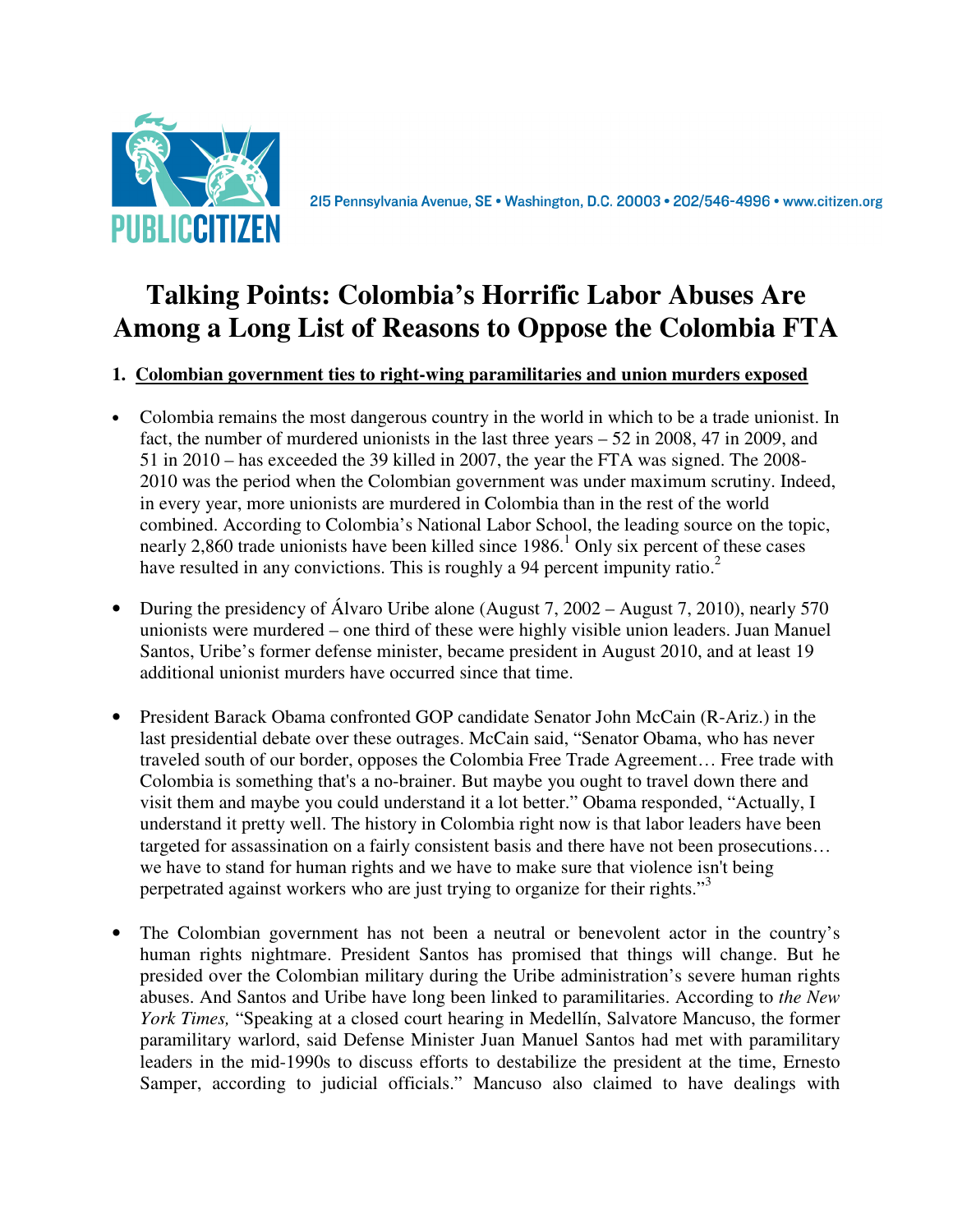Francisco Santos, Juan Manuel's cousin and Uribe's vice-president.<sup>4</sup> Former President Samper has confirmed Mancuso's story.<sup>5</sup>

- Santos was a major Uribe supporter, co-founding Uribe's political party *Partido de la U* in 2004.<sup>6</sup> Uribe for his part was referred to in a 1991 U.S. Defense Intelligence Agency report as a drug trafficker and a "close personal friend" of drug baron Pablo Escobar.<sup>7</sup> The intelligence chief serving when Santos was defense minister, Jorge Noguera, is in prison awaiting trial for handing over lists to paramilitaries of union leaders and other left-wing figures that were singled out for assassination.<sup>8</sup>
- The Colombian government's connection to human rights atrocities has been the subject of repeated scandals. In what is known as the "parapolitics" scandal, the Colombian Supreme Court identified paramilitary ties to 78 current and former members of the Colombian Congress. Thirty-eight lawmakers have been detained so far, with 26 of these from the Uribe-Santos governing coalition. Forty additional legislators are under investigation. Of the total indicted or under investigation, 50 (or nearly two thirds) were from the Uribe-Santos coalition.<sup>9</sup> These include Nancy Gutierrez, a leader in Uribe's political party who served in a position equivalent to that of House Speaker until 2010.<sup>10</sup> To relate this to the U.S. context, it would be as if the president, Senate majority leader, and House speaker were all simultaneously convicted or under investigation for ties to terrorist groups.
- The Colombian government often claims to have "demobilized" right-wing paramilitaries. But Colombian officials have documented a shift of former paramilitaries into new gangs with different names, whose ranks number up to 5,000 people. These groups continue to murder civilians and engage in drug trafficking.<sup>11</sup> For instance, on March  $\dot{6}$ , 2008 human rights groups held a peaceful rally in Bogota against paramilitary violence. In the lead-up to the march, Uribe's principal advisor (and Colombian drug kingpin Pablo Escobar's cousin) José Obdulio Gaviria responded by repeatedly and publicly labeling these protestors as Revolutionary Armed Forces of Colombia (FARC) supporters, including in a national radio broadcast. In March 2008, a paramilitary gang called the Black Eagles sent out death threats that named 28 of the human rights defenders collectively denounced by Gaviria. Four trade unionists associated with the march were assassinated, as were many other civil society leaders, and many others have been threatened, beaten and harassed.<sup>12</sup> In 2010, human rights defenders recorded an increase in narco-paramilitary activity compared with past years. Narco-paramilitary presence was recorded in 360 municipalities in 2010, compared with 278 in 2009 and 266 in 2008. Their membership increased from 6,500 in 2007 to 7,100 in 2010. When the membership numbers are combined with support networks, up to 14,500 individuals are involved in narco-paramilitary activity.<sup>13</sup>
- Human rights groups have also documented an increasing trend of extrajudicial killings of civilians by the Colombian military, who then plant FARC paraphernalia on the victims' bodies to pass them off as guerrillas. According to the *Los Angeles Times,* "A macabre facet of a general increase in 'extrajudicial killings' by the military, 'false positives' are a result of intense pressure to show progress in Colombia's U.S.-funded war against leftist insurgents… The killings have increased in recent years amid an emphasis on rebel death tolls as the leading indicator of military success, the human rights groups say. Even Colombian officials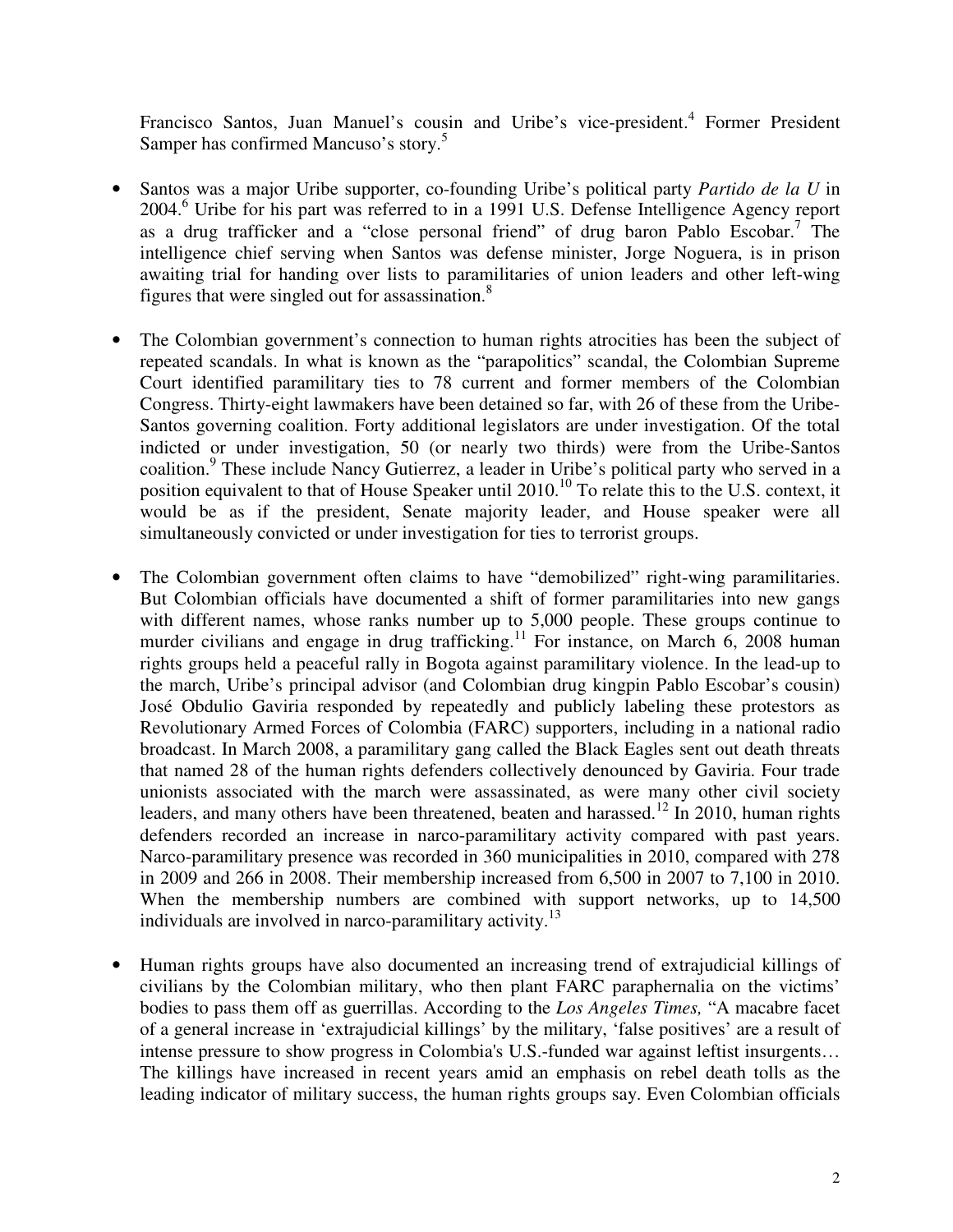acknowledge that soldiers and their commanders have been given cash and promotions for upping their units' body counts."<sup>14</sup>

- Under the Uribe and Santos governments, violent displacement of Colombian civilians from their land, communities and homes has remained unacceptably, horribly high. Nearly 2.4 million Colombians have been displaced under their watch.<sup>15</sup> More than  $200,000$  indigenous citizens are now being displaced annually. When asked about this fact, the U.S. ambassador to Colombia, William Brownfield responded: "I do not challenge your figure. I have heard from enough sources — including government of Colombia sources — that the number of internally displaced people in Colombia is, in fact, continuing to rise."<sup>16</sup>
- Colombia is currently considering a bill to compensate victims of displacement. But human rights groups have criticized the bill for limiting the timeframe under which the displacement had to occur (1991 and January 2010) that will leave out many displaced families, and also eliminate the ability of families being displaced currently from seeking reparations. The initiative also does not envision compensation for non-land losses, offer protection for families returned to their land, or offer a development and jobs strategy for them.<sup>17</sup>
- On March 17, 2011, six House Democrats submitted a list of 27 benchmarks to the Obama administration designed to eliminate violence against unionists and human rights defenders before a vote on the Colombia "Free Trade Agreement" (FTA) could occur.<sup>18</sup> On April 6, 2011, the Obama administration announced a so-called "Action Plan" that failed to address any of these benchmarks completely, and failed to require an end to violence against trade unionists before the FTA is introduced to Congress, voted on or implemented.<sup>19</sup> The Action Plan was quickly rejected by all key stakeholders. The six congressional Democrats criticized the plan for failing to require actual results on the ground, and said that the plan does not meet their list of concerns.<sup>20</sup> House Ways & Means Committee Ranking Member Sander Levin (D-Mich.) said "more work needs to be done."<sup>21</sup> And AFL-CIO President Richard Trumka said that the federation was "deeply disappointed that the Obama administration has signaled that will move forward to submit the proposed U.S.-Colombia Trade Agreement to a vote in the near future. In our view, the situation in Colombia remains unacceptably violent for trade unionists, as well as for human rights defenders and other vulnerable populations… We have no doubt that if 51 CEOs had been murdered in Colombia last year, this deal would be on a very slow track indeed."<sup>22</sup>

#### **2. Lose-lose investment rules promote offshoring of U.S. jobs and hurt Colombia's development**

• The Colombia Free Trade Agreement's (FTA) investment rules replicate the extreme investor privileges and investor-state private enforcement found in NAFTA and CAFTA. The FTA allows any foreign investor operating in Colombia (including from China, Europe and beyond) to directly sue the U.S. government in World Bank and UN tribunals over government actions that investors believe undermine their expected future profits.<sup>23</sup> This "investor-state" privatized dispute-settlement system empowers foreign investors to demand our taxpayer dollars in compensation for the cost of complying with environmental, health, land-use and other laws designed to balance private interests and public rights. Under similar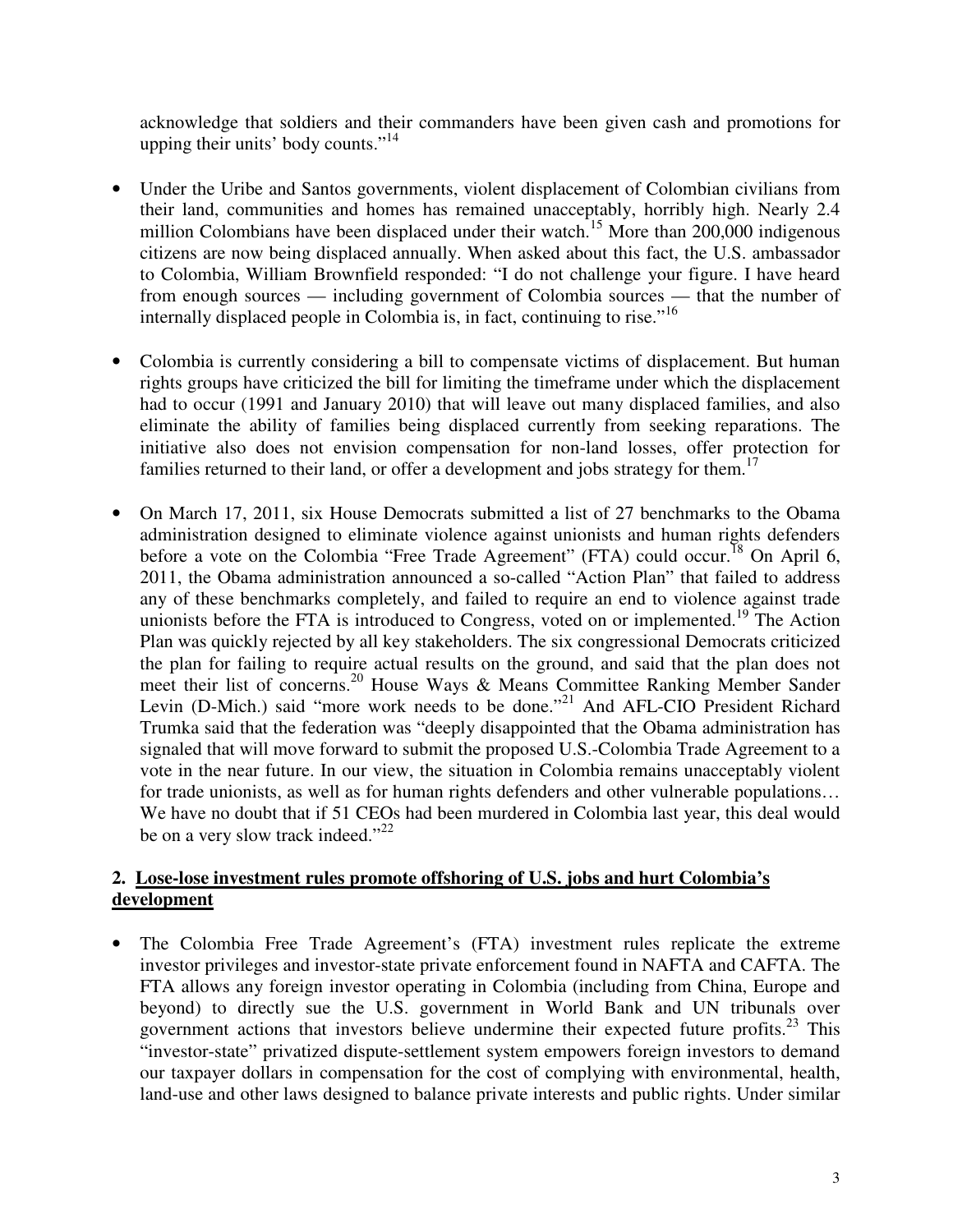NAFTA and CAFTA rules, over \$350 million has already been paid to foreign investors in cases attacking zoning rules for a toxic waste dump, forestry conservation rules, a ban on a toxic gasoline addition, toxic waste regulations and more.<sup>24</sup> This includes attacks on natural resource policies, environmental protection and health and safety measures, and more. In fact, of the \$9.1 billion in pending claims, all relate to environmental, public health and transportation policy – not traditional trade issues. The Colombia FTA's investor rules extend even further than NAFTA's to allow foreign investors to skirt U.S. courts and bring their disputes over federal construction contracts and natural resource concessions on federal lands to foreign tribunals. $^{25}$ 

- The FTA's foreign investor privileges also directly incentivize offshoring from the United States by removing most of the risks otherwise associated with relocating production to lowwage developing nations. A U.S. firm protected under these extraordinary privileges is spared the risk of having to rely on domestic courts and is guaranteed freedom from numerous common regulatory policies and costs a developing country would likely otherwise apply to foreign investors. The FTA investment rules promote a "low road" business strategy by subsidizing companies that pay race-to-the-bottom wages and engage in work-condition arbitrage by effectively providing a government guarantee against many normal business risks.
- U.S. and Colombian environmentalists are extremely concerned about how these rules can be used to attack critical environmental policies here and in Colombia.<sup>26</sup> The Colombian government has prioritized a relentless push for more oil exploration, including in Colombia's biodiverse Amazonian region.<sup>27</sup> A decade-long campaign against Occidental Petroleum, led by the U'wa indigenous tribe and environmental allies worldwide, resulted in the U.S. firm leaving a destructive project.<sup>28</sup> If the FTA rules had been in place, this victory might have been thwarted: Occidental would have had new investor privileges, including the right to demand compensation, even if the company were responsible for major environmental and health damage.
- The investment chapter would also prevent Colombia, including future governments who may seek different policies than the Uribe and Santos administrations, from deciding what foreign investors it allows in. The FTA create a "right" of establishment – which means U.S. based oil, gas, mining or timber companies would obtain new rights to establish operations or acquire local firms, while preventing the government from screening foreign investment or setting conditions on foreign investment to ensure it contributes to Colombia's development needs. The FTA forbids the Colombian government from regulating foreign investment related to U.S. firms once it enters the country. For instance, the FTA bans the use of all "performance requirements."<sup>29</sup> These are policy tools that have been used by all currently developed countries to ensure foreign investment builds the local economy. Such measures include requiring foreign companies to train local workers, or source inputs locally.<sup>30</sup> From a foreign investor's perspective, these are the costs that the FTA removes, but from a development perspective, these "costs" help ensure foreign investment leads to development. For instance, the Colombian government has successfully used selective capital controls in the past to shield the country from financial contagion in the region.<sup>31</sup> But the FTA's investment provisions prohibit the Colombian government from regulating capital flows,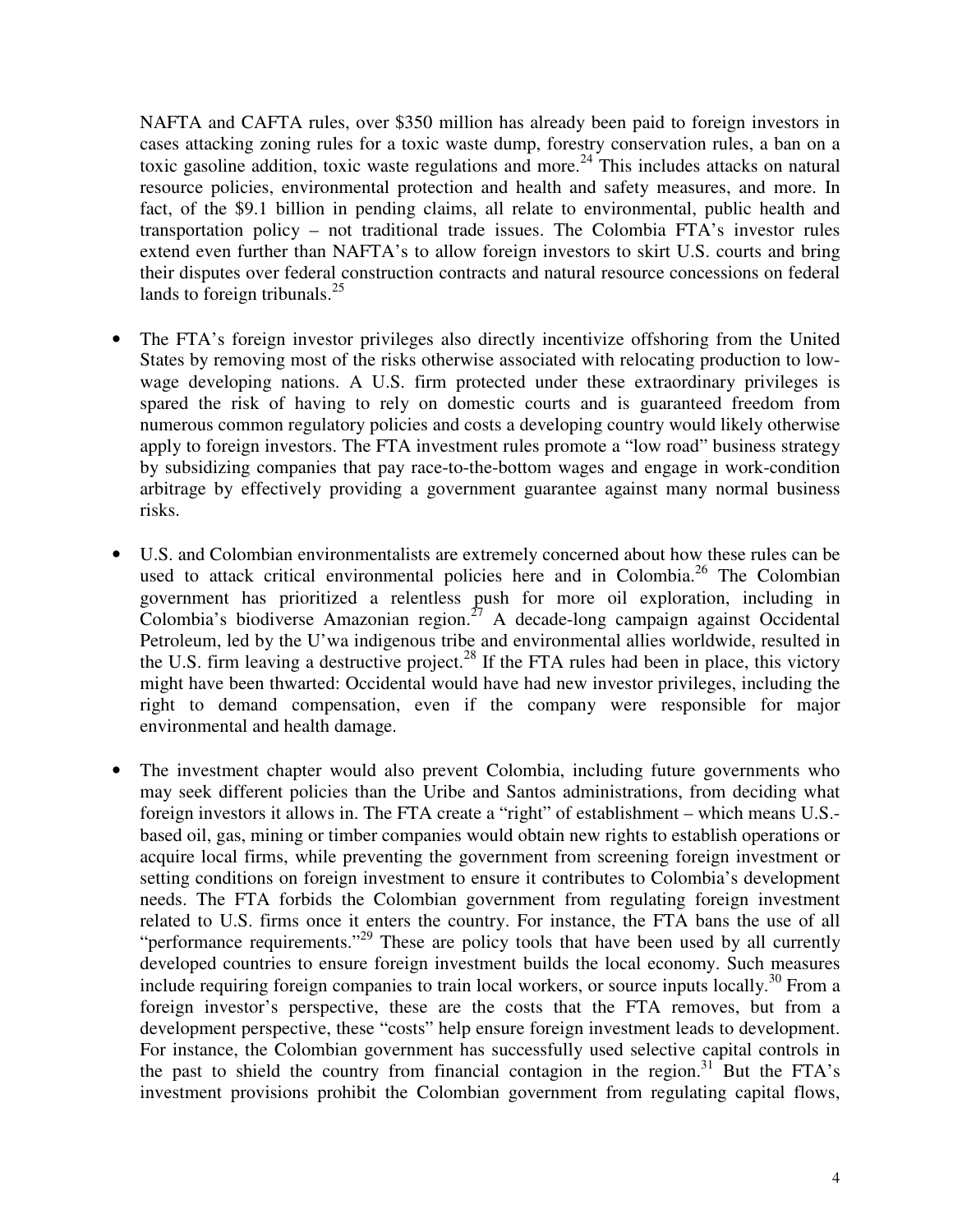thereby exposing a fragile developing country economy to undue financial risks.<sup>32</sup> Under such conditions, as seen with NAFTA, foreign investment fails to support the domestic economy by creating jobs that provide decent and sustainable employment conditions and wages.<sup>33</sup>

## **3. FTAs do not increase net U.S. exports**

- Corporate proponents of the Colombia FTA use one major economic talking point: they say U.S. exports to nations with which we have FTAs are booming ahead of exports with non-FTA nations. What they do not mention is:
	- $\triangleright$  The United States has a \$155 billion trade deficit with our FTA partner countries, as imports from these countries continue to outpace U.S. exports to these countries.<sup>34</sup>
	- The average annual U.S. export growth rate to our 17 FTA partners has been 30 percent slower than *that to non-FTA nations, amounting to a \$64 billion export penalty.<sup>35</sup>*



*Source: Analysis of U.S. International Trade Commission numbers.* 

• In fact, U.S. trade negotiators know that U.S. FTAs lead to growth in bilateral *trade deficits.*  In an October 2006 speech to a Korean audience, then-Deputy USTR Karan Bhatia said that it was a myth that "The U.S. will get the bulk of the benefits of the FTA. If history is any judge, it may well not turn out to be true that the U.S. will get the bulk of the benefits, if measured by increased exports… *the history of our FTAs is that bilateral trade surpluses of our trading partners go up*" [italics added].<sup>36</sup>

## **4. FTA agriculture rules would displace hundreds of thousands of Colombian** *campesino*  **farmers**

• The Colombia FTA would dismantle mechanisms for the protection of agricultural products vital for food security and the livelihoods of small Colombian farmers who produce for their domestic markets, leaving them with few options for preserving their livelihoods. The Colombian Ministry of Agriculture and Rural Affairs conducted a study of the effects of liberalization on nine primary agricultural products and found that full liberalization would lead to a 35 percent decrease in employment.<sup>37</sup> The FTA requires Colombia to zero out its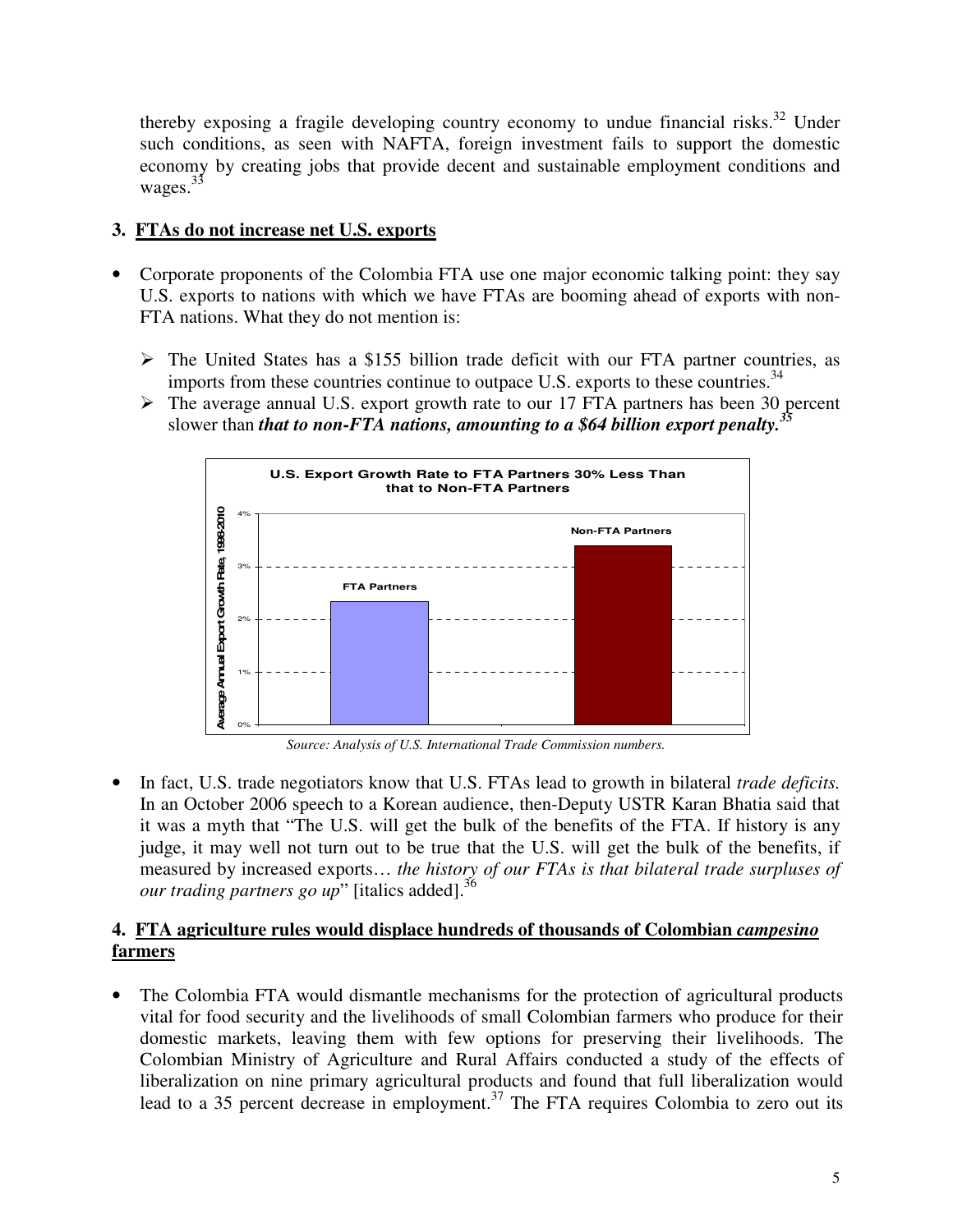tariffs on agricultural goods,  $38$  but does not discipline U.S. subsidies on agricultural goods.  $39$ As a result, the FTAs will lead to dumping of subsidized U.S. farm goods in Colombia, where a large percentage of the population relies on agriculture for their livelihoods.<sup>40</sup> NAFTA's similar rules resulted in 2.4 million peasants losing their rural livelihoods, according to Mexican government and civil society numbers.<sup>41</sup>

- Colombia was not permitted to exclude any agricultural products from tariff elimination not even basic food staples such as corn, beans, or rice.<sup>42</sup> In contrast, the United States excluded 47 tariff lines for sugar, sugar substitutes and products with high sugar content.<sup>43</sup> The United States was also granted a special mechanism for sugar compensation, allowing greater policy flexibility to avoid imports causing damage to U.S. domestic producers.<sup>44</sup> Such policy flexibility is not at all available to Colombia. In addition, although longer tariff elimination periods were granted for some of their products, duty-free quotas beginning immediately will offset advantages that such delays in tariff reductions might provide to cushion impacts on their farmers.<sup>45</sup>
- In Colombia, more than half the population lives in poverty, and more than three-quarters of the rural population are poor.<sup>46</sup> Little credit, few employment alternatives, poor climate conditions and services – compounded by extreme geographic isolation – further compound the problems facing displaced farmers.<sup>47</sup> Colombian farmers are in a vulnerable position, and could face pressure to turn to the cultivation of coca in a region that provides more than 99 per cent of world supply (Colombia alone accounts for half

More than 200,000 indigenous citizens are displaced annually in Colombia. When asked about this fact, the U.S. ambassador to Colombia, William Brownfield responded: "I do not challenge your figure. I have heard from enough sources – including government of Colombia sources – that the number of internally displaced people in Colombia is, in fact, continuing to rise."

of global coca cultivation),<sup>48</sup> thereby undermining U.S. drug policy and billions of taxpayer dollars invested to reduce the supply of cocaine.<sup>49</sup>

#### **5. Systematic attack on Afro-Colombians and their civil and land rights<sup>50</sup>**

- African descendants comprise 26 percent of Colombia's population.<sup>51</sup> As with other African descendants, Afro-Colombians face racial discrimination that results in economic hardships far worse than experienced by the average Colombian. However, in Colombia, a vibrant 1980s civil rights movement won full recognition of Afro-Colombian cultural rights, and collective ownership and community control of territories and natural resources. A new 1991 Colombian Constitution and the landmark Law 70 (*Ley 70*) explicitly enshrine these rights and recognize official democratic Afro-Colombian governance structures, similar to those of American Indian tribes.<sup>52</sup> These governance structures include locally elected community councils and a High Consultative Council comprised of a representative from each community council. $53$
- The Colombian government has worked consistently to undermine Afro-Colombians' hardwon civil rights and control of their territories. Systematic violence against Afro-Colombians and assassinations of their leaders continue unabated to this day. According to the Afro-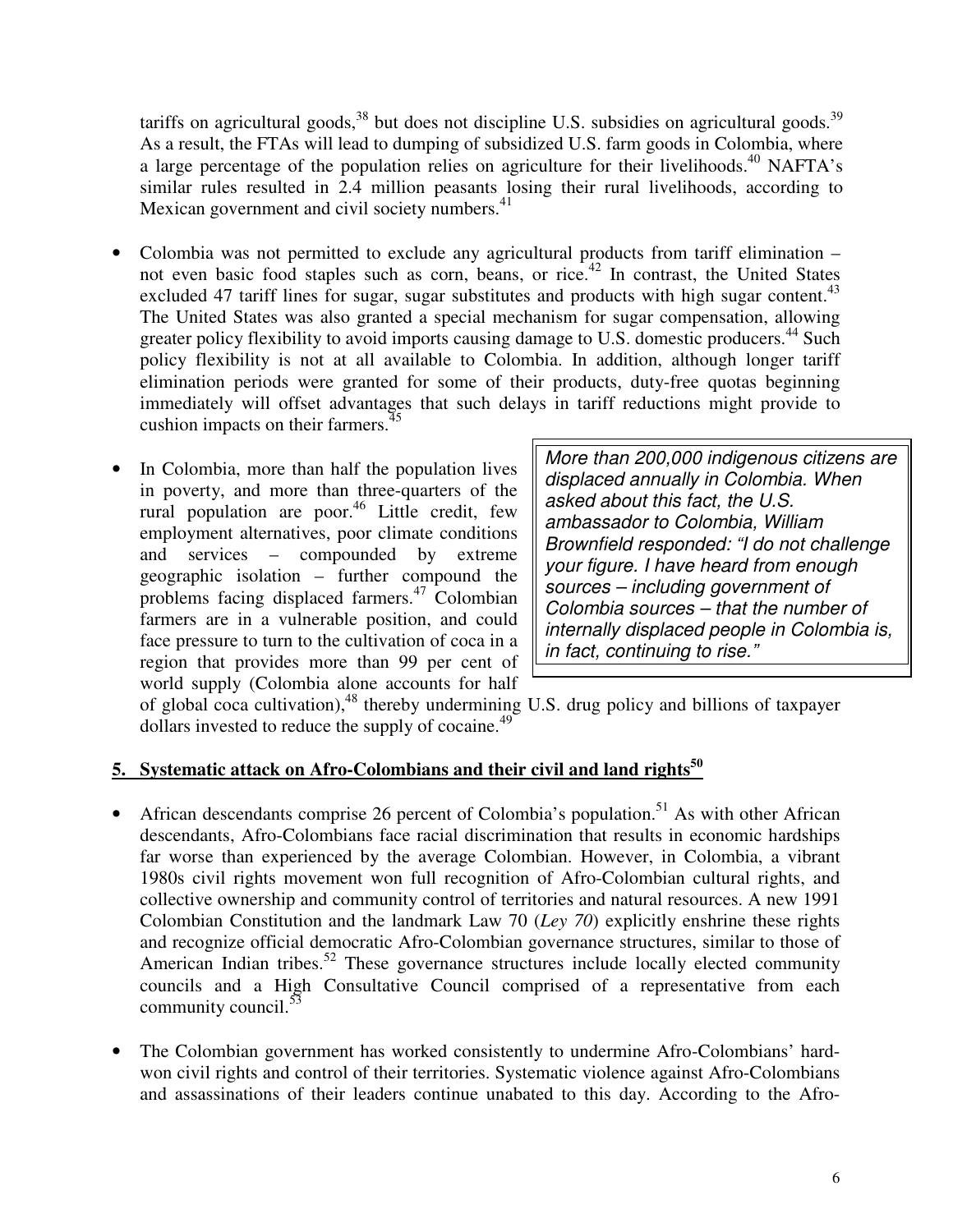Colombian Solidarity Network – a coalition of NGOs – "On February 28, 2011, the Interecclesial Commission for Justice and Peace (Justicia y Paz) reported that battalion 80 soldiers burned and destroyed the homes of 119 Afro-Colombians in the Lower Calima river area. The justification given by the military for burning down these homes that have belonged to these communities for the past 70 years is that they are now the property of the economic development project- Industrial Port of Sweet Water S.A. (Puerto Industrial Agua Dulce S.A.). Since 2005 this community has suffered four similar incidents with at least 47 homes destroyed that have led to residents' displacement from the area."<sup>54</sup>

- Because the Colombian law is on the side of Afro-Colombian territorial rights, wealthy interests have employed illegal means to physically remove Afro-Colombians and others from their lands, with over 200,000 people forcibly expelled from their lands in 2006 alone.<sup>55</sup> Joint operations between the Colombian military and illegal terrorist paramilitary organizations like the "Operation Genesis" in the Afro-Colombian Chocó region have targeted Afro-Colombian leaders with assassinations, while the Colombian military has aerially bombarded Afro-Colombian territories claiming they are fighting revolutionary guerrillas.<sup>56</sup>
- These forced displacements are now occurring in port communities, such as Buenaventura, and other regions supporters of the FTA seek to develop.<sup>57</sup> Colombia is second only to Sudan for the number of internally displaced people (IDP).<sup>58</sup> Forced displacements are an ongoing problem under the Uribe administration – according to the Colombian Advisory Office for Human Rights and Displacement (CODHES), from 1985 through 2008, the Colombian IDP population totals nearly over 5.2 million people, but roughly half of these displacements have occurred since 2002 under Uribe and Santos.<sup>59</sup> Afro-descendant persons account for at least 30 percent of Colombian IDPs.<sup>60</sup> No Afro-Colombian lands have been returned to community control. Under Colombian law, if the land is not occupied – and with the land occupied by the military or "guarded" by paramilitaries this is not possible – it reverts to government control. $61$
- Accompanying these physical attacks has been a legal assault aimed at formalizing the theft of Afro-Colombian land. The Uribe government passed Forestry and Rural Development Laws and has amended the Mining Law to extinguish Afro-Colombian rights and empower oil palm, logging and other firms that have used the services of paramilitaries to occupy Afro-Colombian territories.<sup>62</sup> Afro-Colombian communities have vehemently opposed these laws as unconstitutional. The Colombian Supreme Court ruled against the Forestry Law, which would have removed Afro-Colombian control of the forests on their land.<sup>63</sup>
- The Colombia FTA is opposed by Afro-Colombian communities in part because it would lock in the paramilitary-financiers' control of Afro-Colombian land.<sup>64</sup> Specifically, the FTA's expansive foreign investor rights would empower multinational corporations investing in these projects with protections that would make restoration of Afro-Colombian lands extremely difficult, even when Afro-Colombian communities win in Colombian courts.
- At the end of 2007, angered by the strong opposition of the majority of Afro-Colombian communities to the U.S.-Colombia FTA, Uribe created a new Commission in Colombia that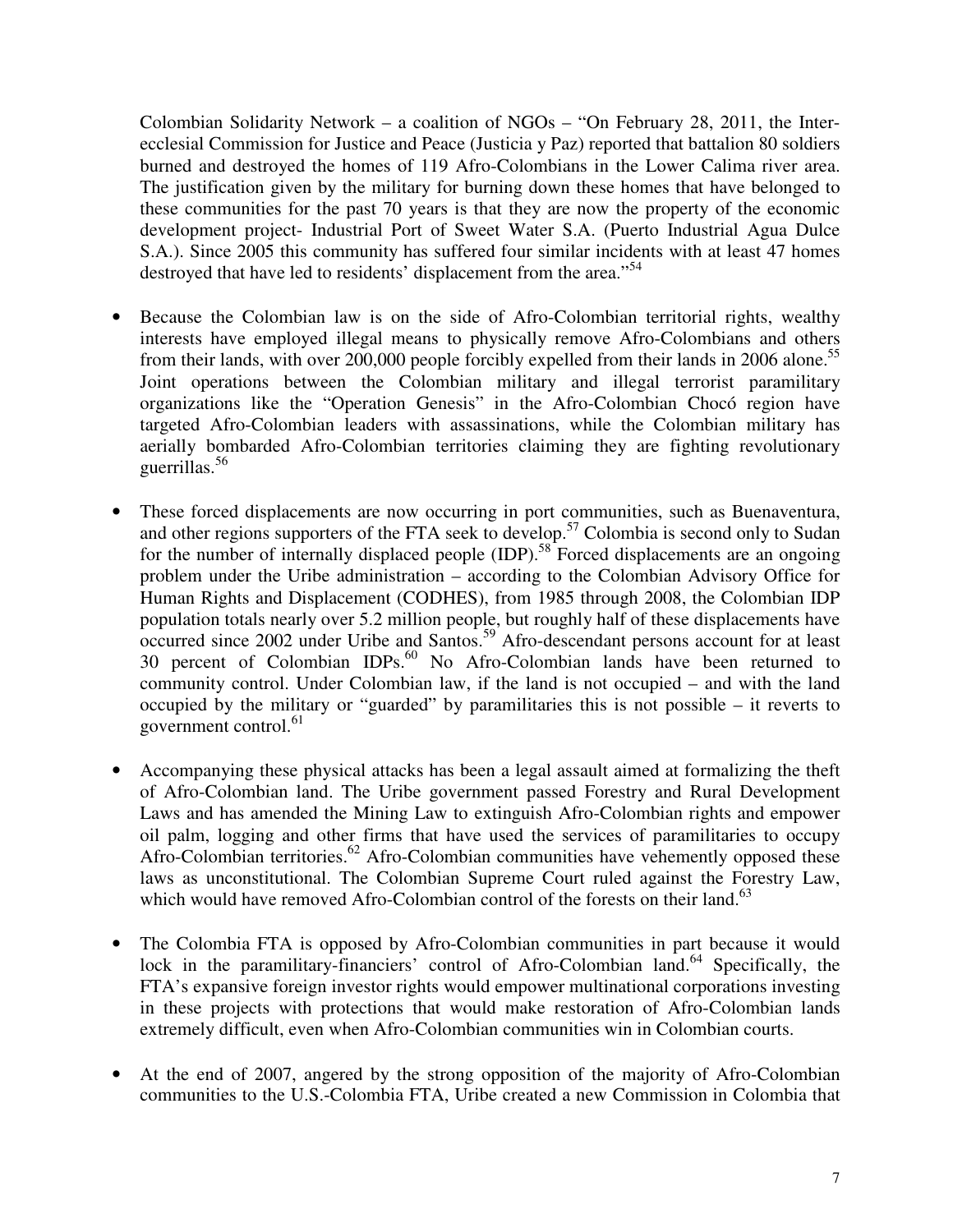directly challenges Afro-Colombian's legal governance structure. Cynically dubbed the *Commission for the Advancement of Afro-Colombian People*, it still exists<sup>65</sup> and undermines Afro-Colombian communities' ability to advance development strategies chosen by Afro-Colombian communities that comport with their needs and that help even the economic playing field. The Commission was stacked with Uribe supporters and individuals known to support the FTA.<sup>66</sup> It is designed to feign "consultation" with Afro-Colombian communities and issue a determination that the FTA is good for them despite the community's contrary conclusions. The official Afro-Colombian governance structure and grassroots organizations oppose this new Commission that they view as a sophisticated ploy to undermine Afro-Colombian rights and as a part of a broader strategy to elevate unrepresentative and illegitimate pro-FTA individuals against the stated interest of Afro-Colombian communities themselves.<sup>67</sup> Despite this, President George W. Bush, other U.S.-Uribe allies and Uribehired, big dollar lobbying firms hired by the Uribe government tried to tout the Commission and recent appointment of one Afro-Colombian to Uribe's cabinet and the naming of one Afro-Colombian military commander as evidence that Afro- Colombian concerns are addressed as they pushed to pass the FTA.<sup>68</sup>

• Congress can help Afro-Colombians by demanding that President Santos respect the Colombian Constitution and terminate the Commission that undermines Afro-Colombian civil rights. Congress should pass a bill previously sponsored by Rep. Donald Payne (D-N.J.) (House Res. 618 in the  $110^{th}$  Congress) on the plight of Afro-Colombians.

#### **6. U.S. national security threatened**

- What would become of the tens of thousands of Afro-Colombians and other Colombian subsistence farmers pushed from their lands by the FTA's agriculture and foreign investor rights? Given the rural displacement and further impoverishment the Colombia FTA is projected to cause, the Colombian Ministry of Agriculture concluded that the FTA would give small farmers little choice but "*migration to the cities or other countries (especially the United States), working in drug cultivation zones, or affiliating with illegal armed groups*."<sup>69</sup>
- Certainly the U.S. Congress is not interested in increasing violence and insecurity in the region. Beyond its moral implications, such an outcome is not in the national security interests of the United States. Ironically, some have argued that the FTA – which the Colombian government itself projects will displace and impoverish hundreds of thousands – should *be passed* to counter the broader populist backlash against neoliberalism in Latin America. But as Nobel Prize-winning economist Joseph Stiglitz noted, the upheaval that such agreements will have on rural livelihoods is a self-defeating course that will mean "there will be more violence and the U.S. will have to spend more on coca eradication."<sup>70</sup>
- The *Washington Post* editorial board warned that the "rural dislocation that would follow from ending all protection for Colombian farmers could undermine the government's efforts to pacify the countryside. If farmers can't grow rice, they are more likely to grow coca."<sup>71</sup> Despite this, the Bush administration rejected demands from Colombia to carve out basic staple crops from the FTA's removal of tariffs, and the Uribe government conceded to the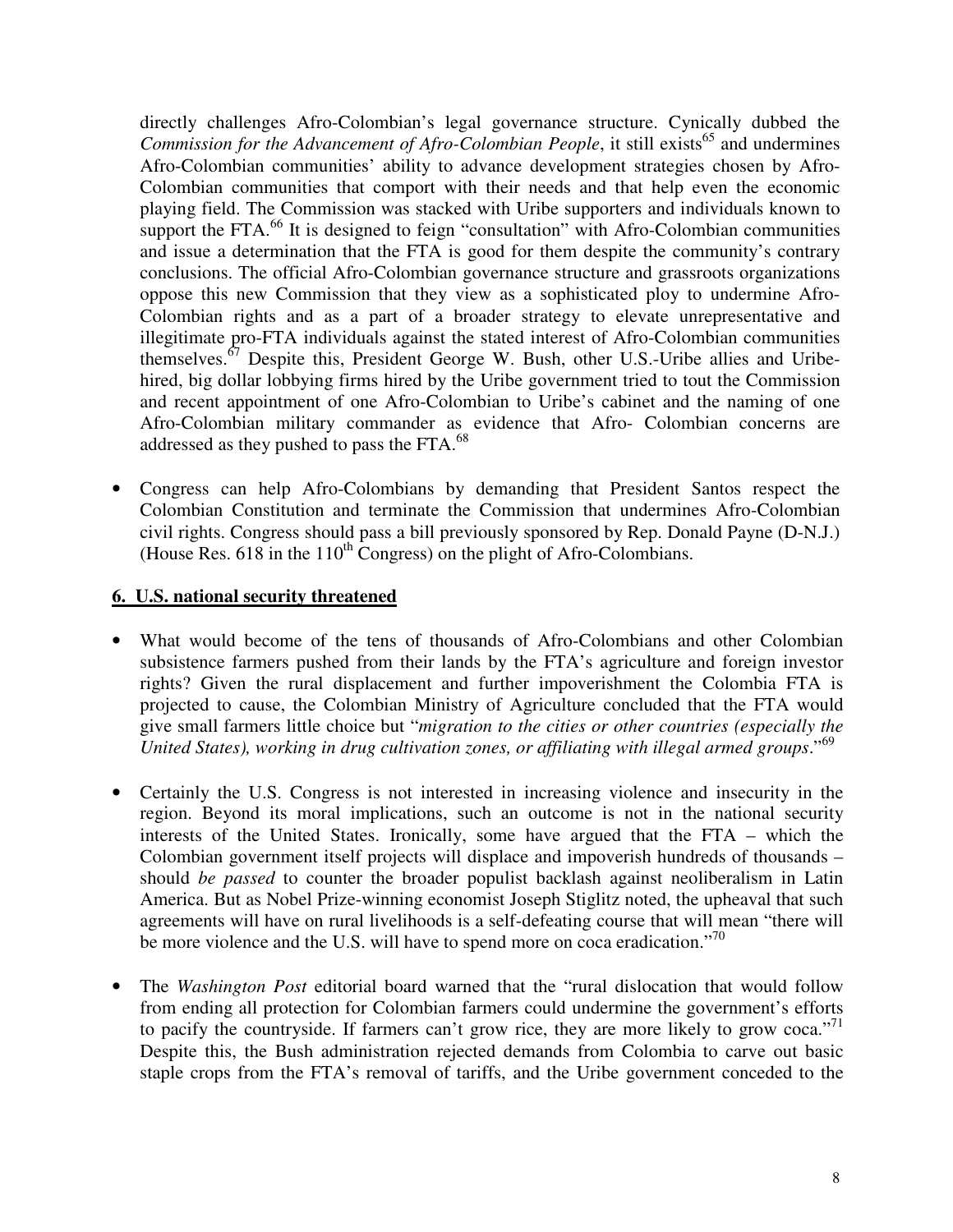Bush administration's position. None of these rules have changed under the Obama or Santos administrations.

#### **ENDNOTES**

 $\overline{a}$ 

http://www.nytimes.com/2007/05/16/world/americas/16colombia.html

5 Fernando Muñoz, "Colombian hopeful touts successes against rebels," *EFE Ingles,* May 25, 2010.

6 Fernando Muñoz, "Colombian hopeful touts successes against rebels," *EFE Ingles,* May 25, 2010.

7 Simon Romero, "President of Colombia denies claim of drug link," *New York Times,* Oct. 3, 2007.

8 Simon Romero, "Union Killings Peril Trade Pact With Colombia," *New York Times*, April 14, 2008; "Uribe ordered illegal wiretaps, former Colombian

spy says," *EFE*, Dec. 17, 2010.<br><sup>9</sup> Information on detained and investigated lawmakers taken from "Parapolítica en el Congreso," INDEPAZ, Sept. 12, 2009. Available at: http://www.indepaz.org.co/index.php?option=com\_content&view=article&id=332:nuevo-cuadro-de-parapolitica&catid=59:paras&Itemid=74 Uribista designations for lawmakers taken from party typologies at "Uribe's reelection: Can the EU Help Colombia Develop a More Balanced Peace Strategy?" International Crisis Group, June 2006, at 7. "The core pro-Uribista parties include the U Party, Colombia Democrática, Cambio Radical, Partido Conservador, and Alas-Equipo Colombia. Convergencia Ciudadana received less support from Uribe due to its questionable leadership and Por el País que Soñamos was helped only marginally because it was a late addition to the camp and relied on Enrique Peñalosa's leadership." Additional information

culled from Colombia's Registraduría Nacional del Estado Civil, "Boletín de Prensa, No. 010," July 14, 2006.<br><sup>10</sup> Juan Forero, "Cousin of Colombian president arrested in death squad probe," *Washington Post*, April 23, 200 Colombian president to death squads," *Miami Herald,* April 25, 2008; "Colombian president says officials probing his role in massacre," *AFP,* April 23,

2008; Chris Kraul, "Colombia scandal ensnares close ally of President Uribe," *Los Angeles Times*, April 23, 2008.<br><sup>11</sup> Juan Forero, "New chapter in drug trade," *Washington Post*, Sept. 5, 2007; Chris Kraul, "New Colombia May 4, 2008.<br><sup>12</sup> Letter from 63 House members to President Álvaro Uribe, dated April 16, 2008; Letter from 24 human rights leaders to President Uribe, dated March 26,

2008. According to testimony from Virgelina Chará of Asomujer y Trabajo on May 6, 2008 in Washington, D.C., 16 individuals who were targeted by the Black Eagles letter were killed. According to the Oxfam staff that coordinated Chará's testimony, this may include individuals who worked for organizations targeted by the Black Eagles, rather than individuals targeted in the letter per se. Gaviria's background is detailed in G. Guillen, "Un juicio que despierta a los viejos temores de Colombia," *El Nuevo Herald* (Fla.), July 3, 2006.

<sup>13</sup> INDEPAZ, "V Informe sobre narcoparamilitares en 2010," March 15, 2011, at 3. Available at:

http://www.indepaz.org.co/attachments/586\_V%20Informe%202010%20INDEPAZ%2015-03-2011.pdf

<sup>14</sup> Chris Kraul, "Extrajudicial slayings on the rise in Colombia," *Los Angeles Times,* March 21, 2008.

<sup>15</sup> According to CODHES and Colombian government numbers, there are 3.6 million to 5.2 million displaced in Colombia. 1.2-1.4 million Colombians were displaced from the beginning of the Uribe's term through 2006. "Almost 4 million Colombians displaced by violence between 1985 and 2007," Norwegian Refugee Council and Internal Displacement Monitoring Center Report, at 126-127. Available at:

http://www.unhcr.org/refworld/pdfid/472ef2f42.pdf. According to a more recent update, 966,642 additional Colombians were displaced in 2007-09, according to CODHES count. The sum for CODHES would thus be 2.4 million for the sum of Uribe's term, by CODHES figures. Available at http://www.internal-

displacement.org/idmc/website/countries.nsf/%28httpEnvelopes%29/A7E1B7BD7528B329C12575E500525165?OpenDocument#sources. Accessed April  $1, 2011.$ 

<sup>16</sup> Jay Heflin, "U.S. Ambassador to Colombia Predicts Passage of Trade Deal by August," *CongressNow*, March 25, 2008.

<sup>17</sup> INDEPAZ, "Closer to Home: A Critical Analysis of Colombia's Proposed Land Law," February 2011, at 2-4. Available at:

http://www.indepaz.org.co/attachments/585\_closer-to-home-2011-02.pdf<br><sup>18</sup> Letter from Reps. James McGovern (D-Mass.), George Miller (D-Calif.), Rosa DeLauro (D-Conn.), Michael Michaud (D-Maine), Jan Schakowsky (D-III.) and Linda Sánchez (D-Calif.) to President Obama, dated March 17, 2011.<br><sup>19</sup> "Leveling the Playing Field: Labor Protections and the U.S.-Colombia Trade Promotion Agreement," Obama Administration Memo, April 6, 2011.

Available at: http://www.whitehouse.gov/sites/default/files/rss\_viewer/LaborProtectionsandtheColombiaTradeAgreement.pdf<br>20 Statement by December 20 Statement by December 20 Statement.pdf

<sup>20</sup> Statement by Reps. James McGovern (D-Mass.), George Miller (D-Calif.), Rosa DeLauro (D-Conn.), Michael Michaud (D-Maine), Jan Schakowsky (D-Ill.) and Linda Sánchez (D-Calif.), April 6, 2011.<br><sup>21</sup> Statement by Rep. Sander Levin (D-Mich.), April 6, 2011.

<sup>22</sup> Statement by AFL-CIO President Richard Trumka, April 6, 2011.

<sup>23</sup> United States-Colombia Trade Promotion Agreement, Chapter 10, Section B: Investor-State Dispute Settlement.

<sup>24</sup> Mary Bottari and Lori Wallach, "NAFTA's Threat to Sovereignty and Democracy: The Record of NAFTA Chapter 11Investor-State Cases, 1994-2005," Public Citizen, February 2005; Scott Sinclair, "NAFTA Chapter 11 Investor-State Disputes," Canadian Center for Policy Alternatives Brief, January 2008.

<sup>25</sup> United States-Colombia Trade Promotion Agreement, Chapter 10, Article 28. (*See* definition of "investment agreement.")

<sup>26</sup> Letter from Sierra Club and Friends of the Earth to Congress, March 12, 2008; Nubia Amparo Cárdenas, "TLC, Efecto en el Ambiente y la Salud," *EcoPortal,* Sept. 7, 2004. <sup>27</sup> Terrence Murray, "Uribe victory in Colombia provides rare good news for oil companies in region," *Oil Daily,* May 31, 2006; "Colombia autoriza

exploraciones de crudo en localidades indigenas," *El Universal*, Dec. 16, 2006.<br><sup>28</sup> "Occidental Dec. 1 localidades indigenas," *El Universal*, Dec. 16, 2006.

<sup>28</sup> "Occidental Petroleum Abandons Oil Development on U'wa Land," Environmental News Service, May 3, 2002. In 2000, a Colombian court had also ordered Occidental to halt construction on the exploration bloc that the government had granted them, because it was near U'wa land. Under the FTA, this action (which was lifted shortly after in any event) would be grounds for an investor-state claim.<br><sup>29</sup> United States-Colombia Trade Promotion Agreement, Chapter 10, Articles 10.3, 10.4, and 10.9 refer to the right of esta

treatment, most-favored nation treatment, and performance requirements respectively.

<sup>&</sup>lt;sup>1</sup> Escuela Nacional Sindical, "Listado de victimas de violación del derecho a la vida, a la libertad y a la integridad física de sindicalistas en Colombia Año 2010"; "Impunity and the Violation of the Human Rights of Trade Unionists in Colombia 2009-2010 and 2002-2010," October 2010, at 62. 16 murders occured in 2010 after Santos took over, and a congressional letter from Rep. Jim McGovern (D-Mass.), George Miller (D-Calif.) and others indicates that there have been at least three unionist murders this year. See letter to President Obama dated March 17, 2011.

<sup>2</sup> U.S. Labor Education in the Americas Project Fact Sheet, based on ENS data, "Violence Against Colombian Trade Unionists: Fact v. Myth, March 2010.

<sup>3</sup> Oct. 15, 2008 Presidential Debate. Transcript available at: http://latimesblogs.latimes.com/washington/2008/10/debate-transcri.html

<sup>4</sup> Simon Romero, "Death-Squad Scandal Circles Closer to Colombia's President," *New York Times,* May 16, 2007. Available at: